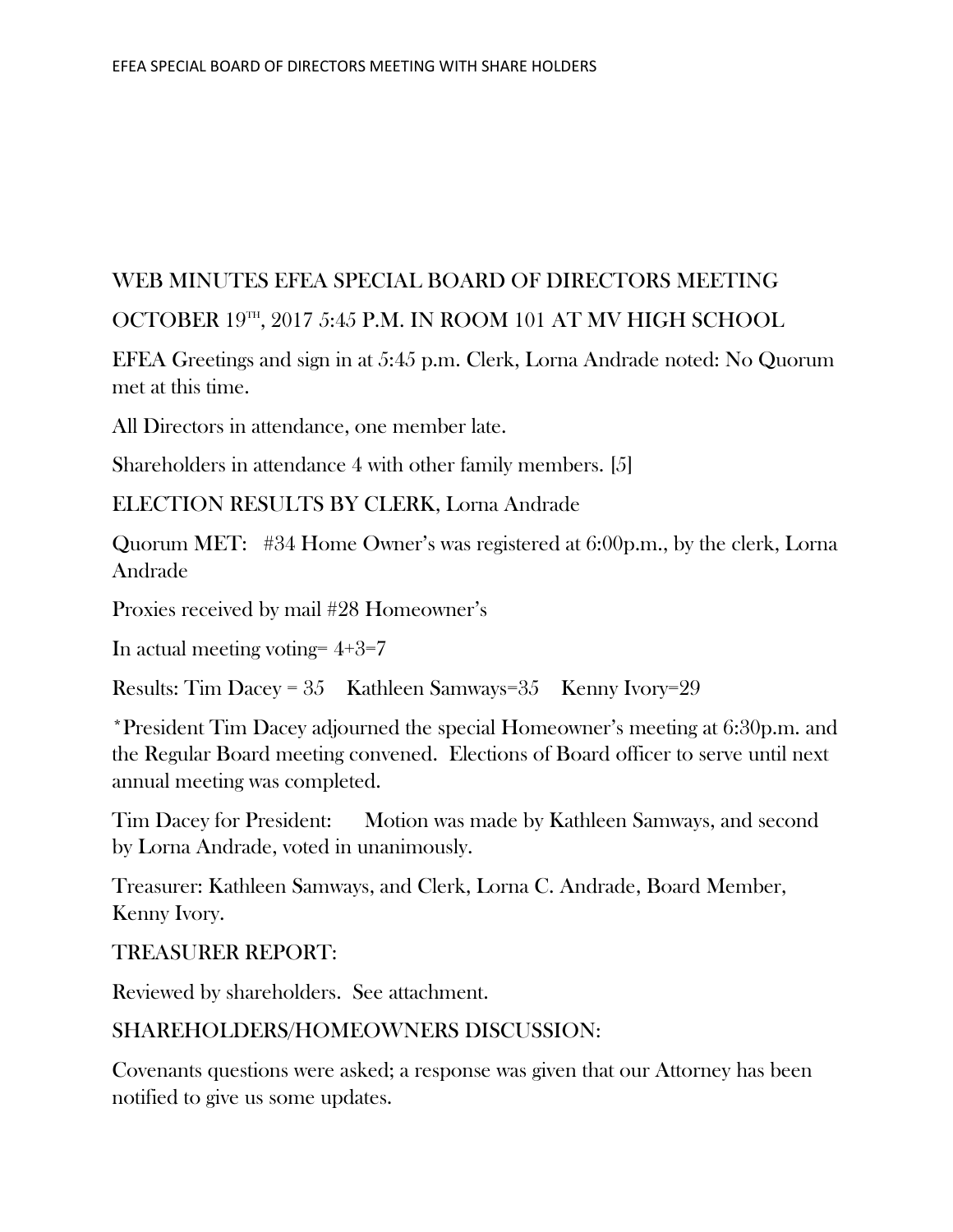EFEA Roads need to be re done; it will be a costly venue, and the back development will have to pay their share of the cost to re due Dodgers Hole road. The Legal letter of agreement is on file with the Corporation.

Election of Officers:

Motion by Kathleen Samways to re-elect Tim Dace as President and seconded by clerk, Lorna Andrade Motion carried in full.

The Officers are:

Tim Dacey, President, Kathleen Samways, treasurer, Lorna Andrade, Clerk, Kenny Ivory, Board Member

## OLD BUSINESS:

Minutes and WEB minutes, of September 14 accepted with a correction regarding assist. Treasurer resignation.

Treasurer not running for re-election.

Bookkeeping Administration Independent Contractor RFP OUT deadline Nov. 1,2017

A few responded and proposals are on file for review.

Share holder letter follow-up done.

## TREASURER REPORT:

Reviewed, note no surplus with finances due to smaller road repairs crack sealing> \$13K price.

# CONTRACTS:

A Board member noted; A Grounds keeper contractor; that all tasks have NOT been completed and the quality has been poorly done.

Newly elected Treasurer will contact contractor.

SNOW PLOW CONTRACTOR NEEDED. Ongoing search noted!

NEW BUSINESS: